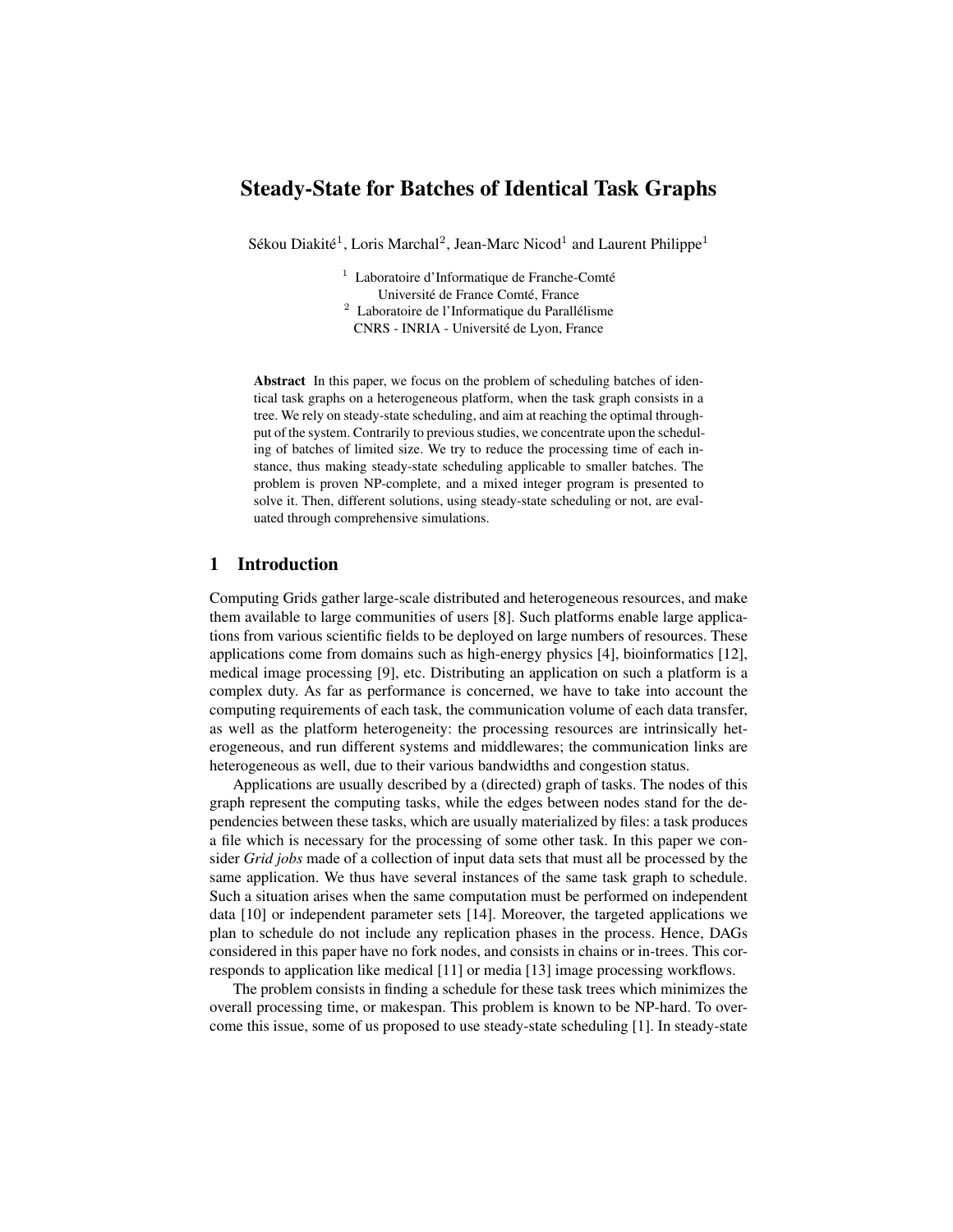scheduling, we assume that instances to be performed are so numerous that after some initialization phase, the flow of computation will become steady in the platform. By characterizing resource activities in this *steady state*, we are able to derive a periodic schedule that maximizes the *throughput* of the system, that is the number of task graph instances completed within one time unit. As for makespan minimization, this schedule is asymptotically optimal. This means that for a very large number of instances to process, the initialization and clean-up phases that wrap the steady-state phase become negligible, and the makespan of the steady-state schedule becomes close to the optimal. However, when the number of instances is important but bounded, existing steady-state approaches do not give optimal performances – initialization and clean-up phases cannot be neglected when scheduling a finite number of instances – and lead to a huge number of ongoing instances. In this paper, we propose an adaptation of the steady-state scheduling that allows to use it on batches of jobs of finite size, without compromising its asymptotically optimality.

The rest of the paper is organized as follows. In Section 2 we give a short reminder on the steady-state techniques and their drawbacks. In Section 3 we formalize the problem we are dealing with, and asses its complexity. In Section 4, we propose an exact solution to this problem. Simulations showing its impact are reported in Section 5.

### 2 Steady-state scheduling for task graphs

### 2.1 Platform and application model

In this section, we detail the model used in the following study. First, we denote by  $G_P = (V_P, E_P)$  the undirected graph representing the platform, where  $V_P = \{P_1, \ldots, P_p\}$ is the set of all processors. The edges of  $E<sub>P</sub>$  represent the communication links between these processors. The time needed to send a unit-size message between processors  $P_i$ and  $P_i$  is denoted by  $c_{i,j}$ . We use a bidirectional one-port model: if processor  $P_i$  starts sending a message of size S to processor  $P_i$  at time t, then  $P_i$  cannot send any other message, and  $P_j$  cannot receive any other message, until time  $t + S \times c_{i,j}$ .

The application is represented by a directed acyclic graph (DAG)  $G_A = (V_A, E_A)$ , where  $V_A = \{T_1, \ldots, T_n\}$  is the set of tasks, and  $E_A$  represents the dependencies between these tasks, that is,  $F_{k,l} = (T_k, T_l) \in E_A$  is the file produced by task  $T_k$  and consumed by task  $T_l$ . The dependency file  $F_{k,l}$  has size  $data_{k,l}$ . We use an unrelated computation model: computation task  $T_k$  needs a time  $w_{i,k}$  to be entirely processed by processor  $P_i$ .

We assume that we have a large number of similar task graphs to compute. Each instance is described by the same task graph  $G_A$ , but has a different input data from the others. This corresponds to the case when the same computation has to be performed on different input data sets.

### 2.2 Principle

In this section, we briefly recall steady-state techniques and their use for task graph scheduling. The steady-state approach has been pioneered by Bertsimas and Gamarnik [2].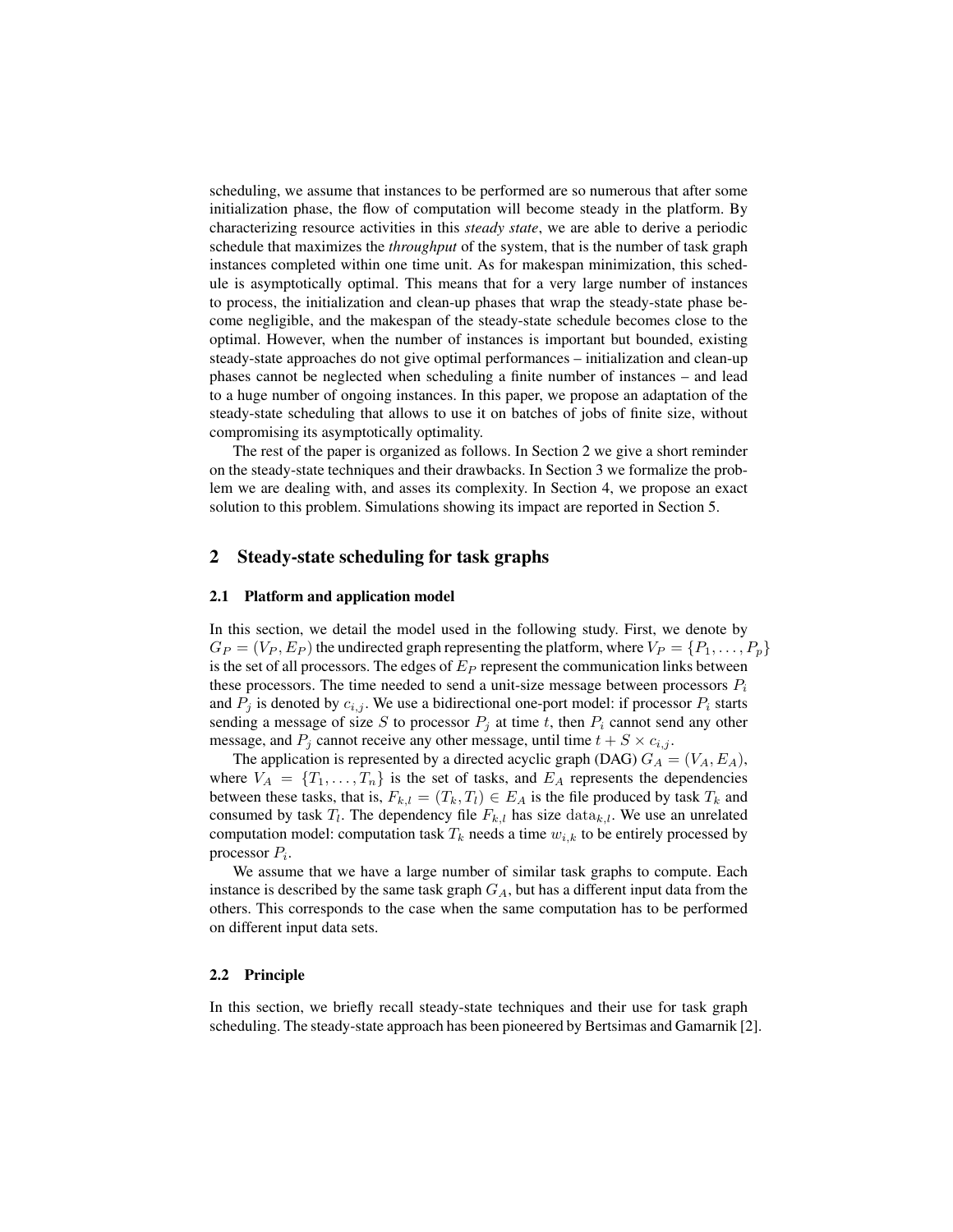The present study is based on a steady-state approach for scheduling collections of identical task graphs proposed in [1]. The steady state is characterized using activities variables:  $\alpha_i^k$  represent the average number of tasks  $T_k$  processed by processor  $P_i$  within one time unit in steady state. We similarly define activities for data transfers:  $\beta_{i,j}^{k,l}$  represent the average number of files  $F_{k,l}$  sent by  $P_i$  to  $P_j$  within one time unit in steady state.

By focusing in the steady state, we can write constraints on these activity variables, due to speed limitation of the processors and links. We also write "conservation laws" to state that files  $F_{k,l}$  have to be produced by tasks  $T_k$  and are necessary to the processing of tasks  $T_l$ . We obtain a set of constraints that totally describe a valid steady-state schedule. We add the objective of maximizing the throughput, that is the overall number of DAGs processed by time unit, to get a linear program. Solving this linear program over the rational numbers allows us to compute the optimal steady-state throughput.

Then, from an optimal solution of this linear program, we construct a periodic schedule that achieves this optimal throughput. The construction of this schedule is complex, especially for handling communications, and we refer the interesting reader to [1] for a detailed description. In the solution of linear program, the average number of tasks (or files) processed (or transfered) in a time unit may be rational. However, we cannot split the processing of a task, or the transfer of a file, into several pieces. Thus, we compute the lowest common multiple  $L$  of all denominators of these quantities. We then multiply all quantities by  $L$ , to get a period where every quantities of tasks or files is integer. A period describes the activity of each processor (how many task of each types is performed) and of each link: communications are assembled into groups that can be scheduled simultaneously without violating the one-port model constraints. In the following, we will consider these communications groups as one special task, assigned to a fictitious processor  $P_{p+1}$ ; a dependency between a task T and a file F is naturally transformed into a dependency between  $T$  and the special task representing the group of communication which contains the file transfer  $F$ .



Figure 1. Handling dependencies

Although bounded, the length  $L$  of the period may be large. The steady-state schedule is made of a pipelined succession of periods, as described in Figure 1. Dependencies between files are taken into account when reconstructing the schedule: a file  $F_{k,l}$  produced by  $T_k$  during period 1 will be transfered to another processor during period 2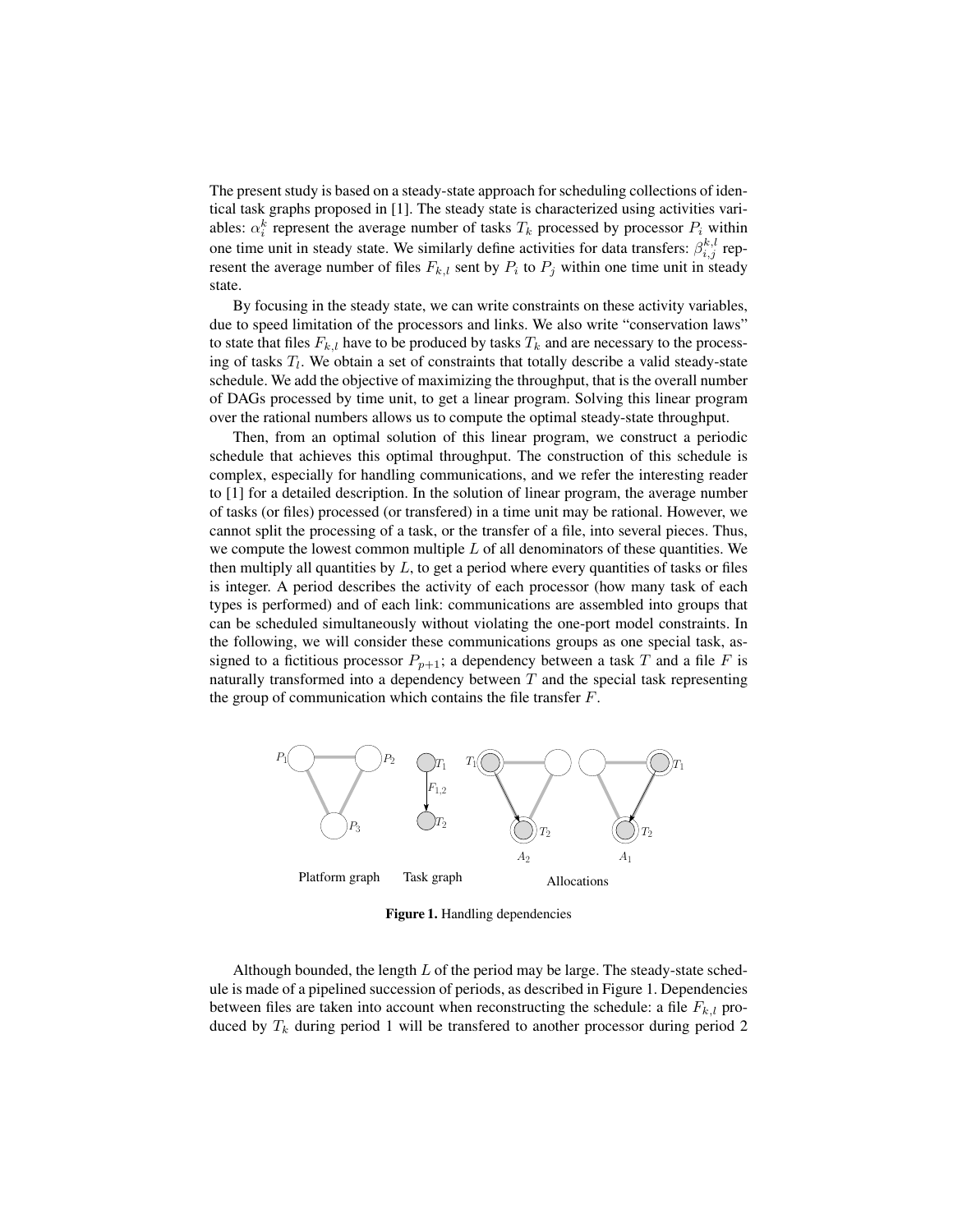and then used by task  $T_l$  during period 3. Figure 1 describes a steady-state schedule obtained for a simple task graph: in a period both processors  $P_1$  and  $P_2$  process a task  $T_1$ , while  $P_3$  processes two tasks  $T_2$ , achieving a throughput of 2 instances every L time units. In the periodic schedule, each task or file transfer is provided with its instance number in superscript, and dependencies are materialized with arrows for instances  $2n$ and  $2n + 1$ .

Once the periodic schedule is built, it can be used to process any number of tasks. A final schedule consists in three phases:

- 1. an initialization phases, where all the preliminary results needed to treat a period are pre-computed;
- 2. the steady-state phase, composed of several periods;
- 3. a clean-up phase, where all remaining tasks are processed so that all instances are completed.

### 2.3 Shortcomings

We have seen that the length of the period of the steady-state schedule may be quite large, and that a large number of periods may be needed to process a single task graph in steady state. This induces a number of drawbacks:

- Long latency. For a given task graph, the time between the processing of the first task and the last task, also called latency, may be large since several periods are necessary to process the whole instance. This may be a drawbacks for interactive applications.
- Large buffers. Since the processing time of each instance is large, a large number of instances must be started before the first one is completely processed. Thus, at every time step, a large number of ongoing jobs have to be stored in the system, and the platform must provide large buffers to handle all temporary data.
- Long initialization and clean-up phases. Since the length of the period is large and contains many task graph instances, the number of tasks that must be processed before entering steady state is large. Thus, the initialization phase will be long. Similarly, after the steady-state phase, many tasks remain to be processed to complete the schedule, leading to a long clean-up phase. As these phases are done using some heuristic scheduling algorithms, their execution time might be far from the optimal, leading to poor performance of the overall schedule.

In spite of these drawbacks, we have shown in [6] that steady-state scheduling is of practical interest as soon as the number of task graph instances is large enough. In this study, we aim at reducing this threshold, that is to obtain a steady-state schedule which is also interesting for small batches of task graphs.

One could envision two solutions to overcome these drawbacks: (i) decrease the length of the period, or (ii) decrease the number of periods necessary to process one instance. However, there is limited hope that the first solution could be implemented if we want to reach the optimal throughput: the length of the period directly follows from the solution of the linear program. In this study, we focus on the second one, that is on reducing the latency of the processing of every instances.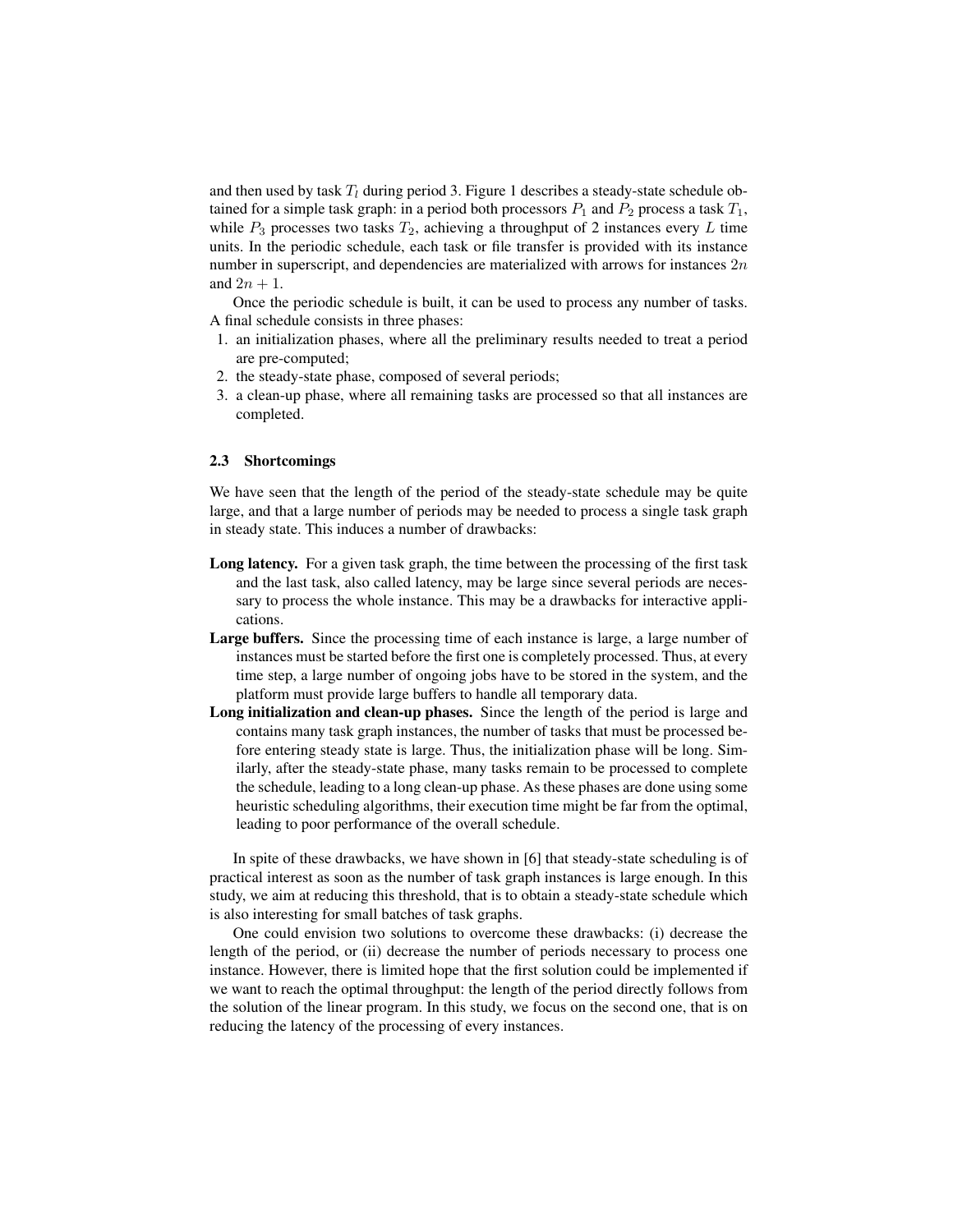## 3 Problem formulation and complexity

### 3.1 Motivation

We aim at scheduling identical DAGs (in-trees) on an heterogeneous platform with unrelated machines. Our typical workload consists in a few hundreds of DAGs. When the period of the steady-state is small compared to the length of the steady-state phase, initialization and clean-up phases are short, and steady-state scheduling is a very good option. When the period obtained is large compared to the steady-state phase, it is questionable to use steady-state as initialization and clean-up may render the advantage of steady-state unprofitable. The overall metric is the time needed to process all the DAGs (total *makespan*). By using steady-state scheduling, we focus on *throughput* maximization. It is possible to get a solution with optimal throughput [1]; our goal is to refine this solution to make it profitable for small batches of DAGs.

The solution proposed in [1] consists in a periodic schedule. The *length of the period* of this schedule is a key parameter for our objective. However, since we want to keep an optimal throughput, we do not try to reduce this length, but we prohibit any increase in the period length, which would go against our final objective.



Steady-state schedule

Figure 2. A periodic schedule with inter-period and intra-period dependencies

We have seen that a large number of periods may be needed to completely process one instance. More precisely, after building the steady-state period, each dependency in the task graph can be satisfied within a period, or between two consecutive period, as illustrated in Figure 2. In this figure, we have taken the period of Figure 1, and we have modified its utilization of the schedule, so that one dependency can be satisfied within a period: in the new schedule, the results of file transfer  $F_{1,2}$  can by used by task  $T_2$  immediately, in the same period, instead of waiting for the next period. This is done by reorganizing the period: the "first" transfer  $F_{1,2}$  of a period is now used to compute the "second" task  $T_2$ . We say that  $F_{1,2} \to T_2$  is an *intra-period* dependency, contrarily to other dependencies that are *inter-period*. Of course, this single modification has little impact on the total makespan, but if we could transform all inter-period dependencies into intra-period dependencies (or a large number), our objective would be greatly improved.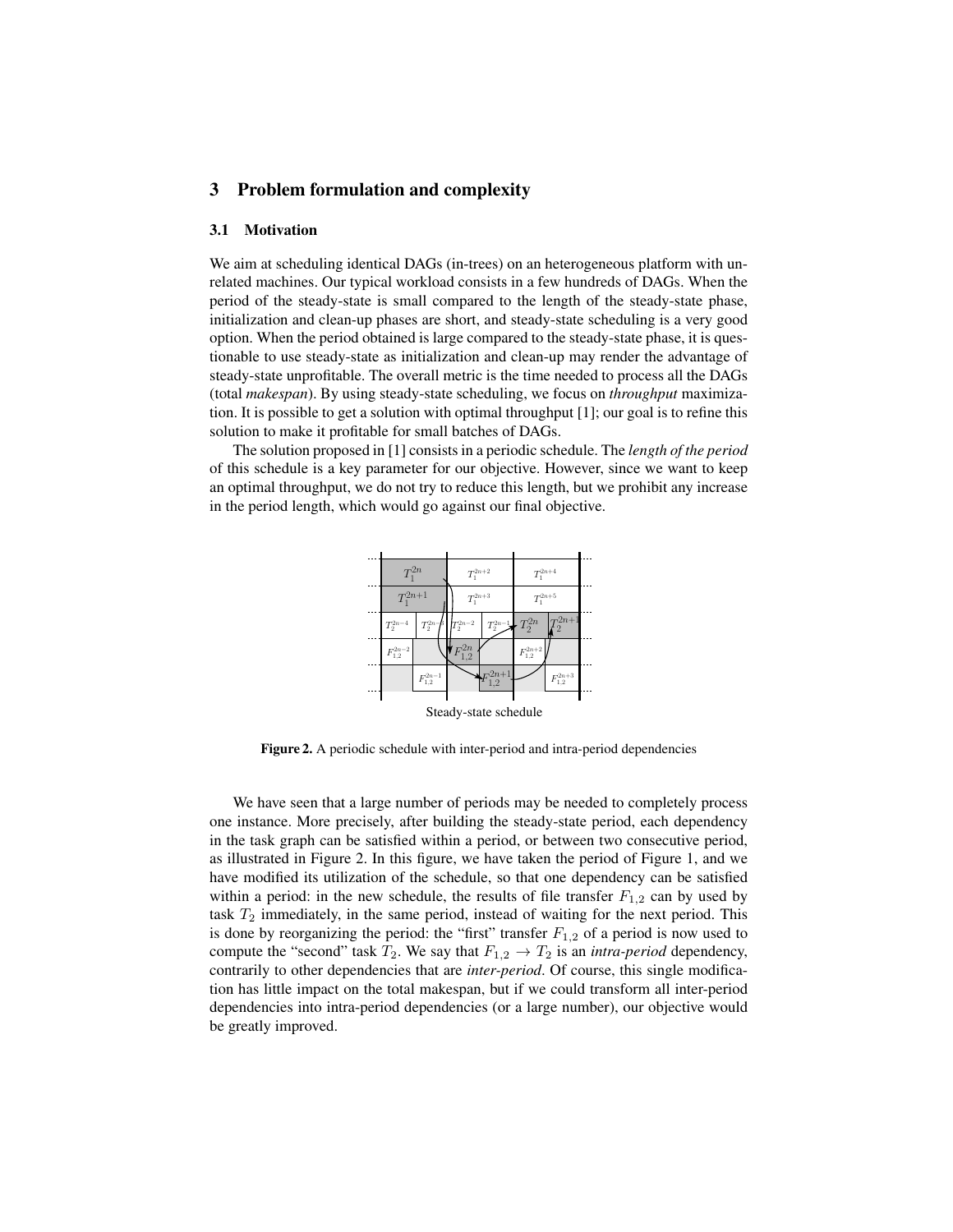The *number of inter-period dependencies*, that is the dependencies which originate in one period and terminate in the following one, is an important factor. The number of periods needed to completely process an instance (and thus the latency) strongly depends on the number of such dependencies. As for the makespan, the number of instances that have to be started in the initialization phase, and finished in the clean-up phases is exactly the number of inter-period dependencies. Thus, reducing the number of such dependencies is an important goal in order to overcome the drawbacks of the original steady-state implementation. Note that in the original version of the steady-state schedule, the number of these dependencies is huge: all dependencies are inter-period dependencies.

In order to get a practical implementation of steady-state scheduling for bounded sets of task graphs, we choose to forget about direct makespan minimization. We start from a period with optimal throughput (computed as in [1]), and focus on reducing the number of period dependencies in the schedule.

#### 3.2 Formalization of the problem

We start from the description of a steady-state period. A period consists in  $q$  instances of the task graph  $G_A$ . The  $u^{\text{th}}$  instance of task  $T_k$  is denoted  $T_k^u$ . We call  $\sigma(P_i)$  the set of instances of tasks processed by processor  $P_i$ . For sake of simplicity, we denote by  $w_k^u$  the duration of  $T_k^u$ , that is  $w_k^u = w_{i,k}$ , with  $T_k^u \in \sigma(P_i)$ .

Dependencies between task instances naturally follows the edges of the task graph: for each edge  $T_k \to T_l \in E_A$ , for all  $u = 1, \ldots, q$ , we have a dependency  $T_k^u \to T_l^u$ .

The period is provided with a length  $L$ , which must not be smaller than the occupation time of any processor:  $\sum_{T_k^u \in \sigma(P_i)} w_k^u \leq L$  for all  $P_i$ .

The solution to our problem consists in starting times  $t(T_k^u)$  for each instance of task  $T_k^u$ . We must ensure that two tasks scheduled on the same processor do not overlap:

$$
\forall P_i, \ \forall T_k^u, T_l^v \in \sigma(P_i), \text{ with } t(T_k^u) \neq t(T_l^v),
$$

$$
t(T_k^u) \leq t(T_l^v)) \Rightarrow t(T_k^u) + w_k^u \leq t(T_l^v) \quad (1)
$$

The number of inter-period dependencies for a given solution can be easily computed. A dependency  $T_k^u \to T_l^u$  is an intra-period dependency if and only if  $T_k^u$  finishes before the beginning of  $T_l^u$ , that is if

$$
t(T_k^u) + w_k^u \le t(T_l^u) \text{ with } T_l^u \in \sigma(P_i). \tag{2}
$$

Thus, inter-period dependencies are all dependencies that do not satisfy this criterion.

### 3.3 Complexity of the problem

In this section, we assess the complexity of the problem presented in the previous section, namely the ordering of the tasks on each processor, with the objective of minimizing the number of inter-period dependencies.

We first define the decision problem associated to the minimization of the number of inter-period dependencies.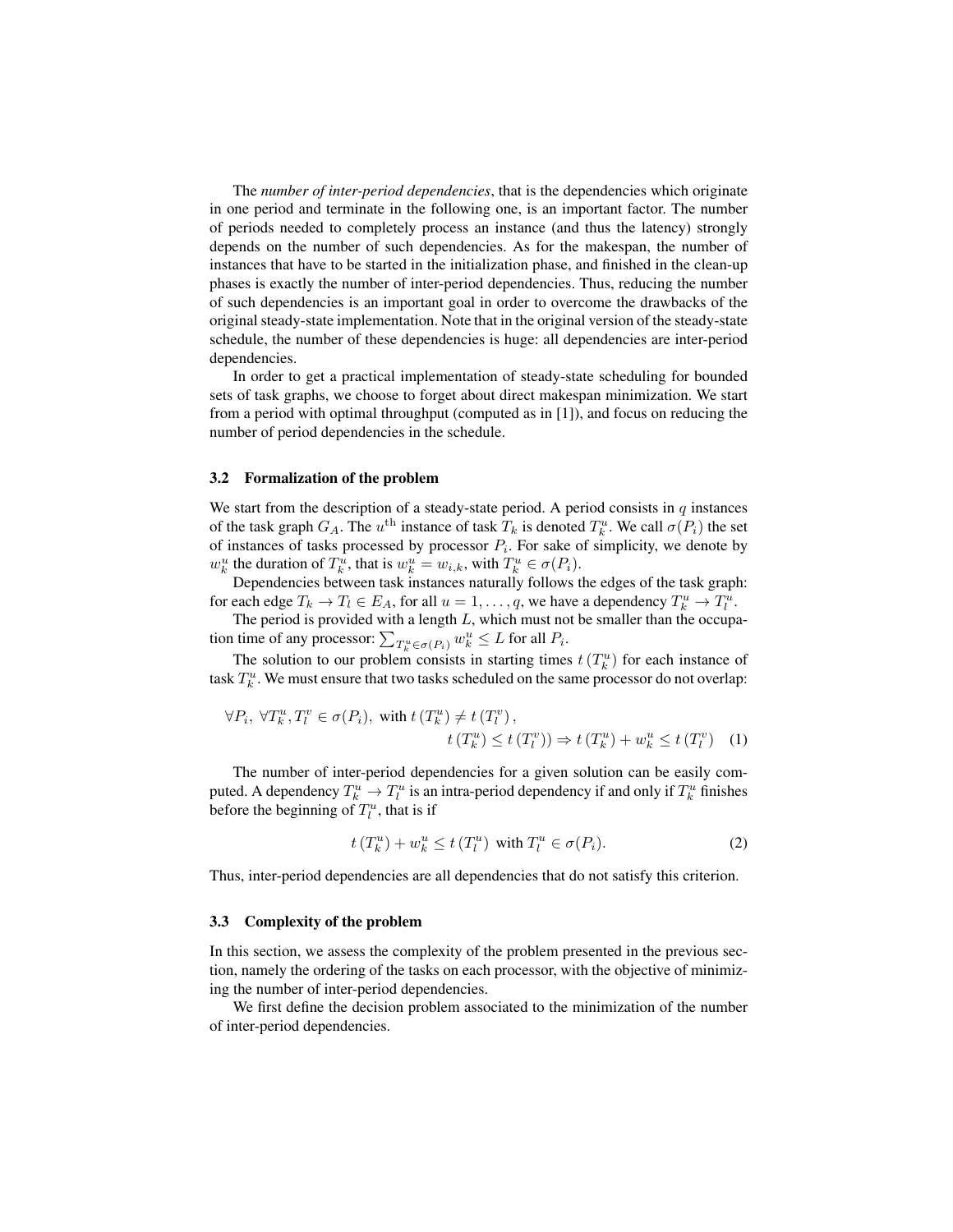Definition 1 (INTER-PERIOD-DEP). *Given a period described by* σ*, consisting in* q *instances of a task graph*  $G_A$  (which is a tree), on p processors, with computation times given by  $w$ , and an integer bound  $B$ , is it possible to find starting times  $t\left(T^u_k\right)$  for each *task instance such that the resultant number of inter-period dependencies is not larger than* B*?*

This problem is NP-complete. The proof of this result, based on a reduction from the 3-PARTITION problem, is available in the companion research report for details [7].

### 4 Optimal algorithm with MIP formulation

In this section, we present a linear program to solve the problem presented in Section 3. This linear program makes use of both integer and rational variables, hence it is a Mixed Integer Program. Solving a MIP is NP-complete, however efficient solvers exists for this problem [5], which makes it possible to solve small instances.

In the following, we assume that we have only one instance of the task graph in the period, for sake of readability. Furthermore, we denote by  $w_j$  the processing time of  $T_j$  on the processor which executes it. Our approach can be extended to an arbitrary number of instances, at the cost of using more indices.

For any pair of tasks  $(T_i, T_k)$  executed on the same processor (that is such that  $T_i, T_k \in \sigma(P_i)$  for some  $P_i$ ), we define a binary variable  $y_{i,k}$ . We will ensure that  $y_{j,k} = 1$  if and only if  $T_j$  is processed before  $T_k$ .

We also add one binary variable  $e_{j,k}$  for each dependency  $T_j \to T_k$ . This binary variable expresses if the dependency is an intra-period dependency ( $e_{j,k} = 1$ ) or an inter-period dependency ( $e_{j,k} = 0$ ).

Finally, we use the starting time  $t_j$  of each task  $T_j$  as a variable. We now write constraints so that these variables describe a valid period.

– We ensure that the y variables correctly define the ordering of the  $t_i$ 's:

$$
\forall P_i, \forall T_j, T_k \in \sigma(P_i), \quad t_j - t_k \ge -y_{j,k} \times L \tag{3}
$$

$$
y_{j,k} + y_{k,j} = 1\tag{4}
$$

– We also check that a given dependency is an intra-period dependency if and only if  $e_{j,k} = 1$ :

$$
\forall T_j \to T_k, \quad t_k - (t_j + w_j) \ge (e_{j,k} - 1) \times L \tag{5}
$$

– We make sure that no task is processed during the processing of task  $T_j$ , that is during  $[t_j, t_j + w_j]$ :

$$
\forall P_i, \forall T_j, T_k \in \sigma(P_i), t_k - (t_j + w_j) \ge (y_{j,k} - 1) \times L \tag{6}
$$

– Finally, we check that all tasks are processed within the period:

$$
\forall T_j, \quad t_j + w_j \le L \tag{7}
$$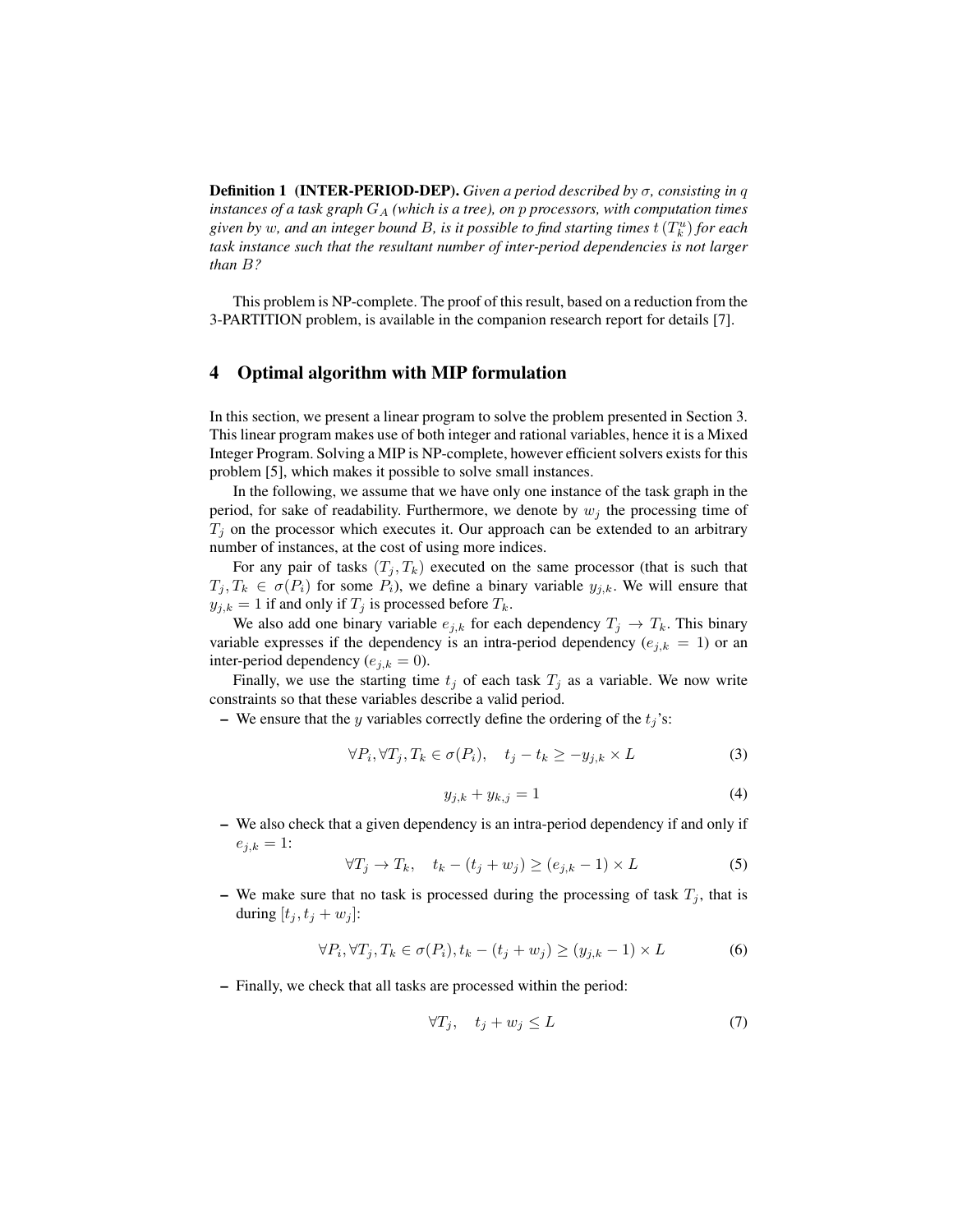Together with the objective of minimizing the number of inter-period dependencies (i.e., maximizing the number of intra-period dependencies), we get the following MIP:

$$
\begin{cases}\n\text{Maximize } \sum e_{j,k} \\
\text{under the constraints } (3), (4), (5), (6) \text{ and } (7)\n\end{cases} \tag{8}
$$

We can prove that the previous linear program computes a valid schedule with a minimal number of inter-period dependencies (see the companion research report for details [7]).

### 5 Experimental results

In this Section, we present experimental results that show how minimizing the interperiod dependencies improves the original steady-state algorithm. We compare four algorithms that schedule batches of identical jobs on a heterogeneous platform. The first algorithm is the original steady-state implementation and the second algorithm the steady-state implementation with the optimization using mixed integer programming to minimize the number of inter-period dependencies described above (called steadystate+MIP). The third algorithm is also a steady-state implementation with inter-period dependencies minimization, but we replace the MIP optimization with a simple greedy algorithm; we do not detail this algorithm, called steady-state+heuristic, but refer the interested reader to the extended research report [7]. The fourth algorithm is a classical list-scheduling algorithm based on HEFT [15]: as soon as a task or a communication is freed of its dependencies, the algorithm schedules it on the resource that guarantees the Earliest Finish Time (EFT). The EFT evaluation depends on the load of the platform and takes both the computation time and the communication time into account. Note that in steady-state strategies, the initialization and clean-up phases are implemented using this list-scheduling technique.

### 5.1 Simulation settings

In the following, we report simulation results obtained with a simulator implemented above SimGrid and its MSG API [3]. The experiences consist in the simulation of 245 platform/application scenarios for batches from 1 to 1000 jobs. The platforms are randomly generated; parameters allows platforms from 4 to 10 nodes. Each nodes can process a subset of the 10 different task types with a computing cost between 1 and 11 time units. Network links generation ensures that the platform graph is connected, links bandwidth are homogeneous. The applications are also randomly generated, generation parameters allows in-trees with 5 to 15 nodes. Nodes types are selected between the 10 different task types. Dependency generation ensures that the application graph is an in-tree, dependency file sizes vary from 1 to 2.

For some of the scenarios, large periods and large numbers of dependencies may arise and the optimal dependency reduction with the MIP becomes too costly to compute, even though an efficient MIP solver is used (CPLEX [5]). In the following, we thus distinguish two cases: SIMPLE scenarios are the ones when we are able to solve the MIP (139 scenarios), and GENERAL scenarios gathers all cases, and we do not include MIP results (245 scenarios).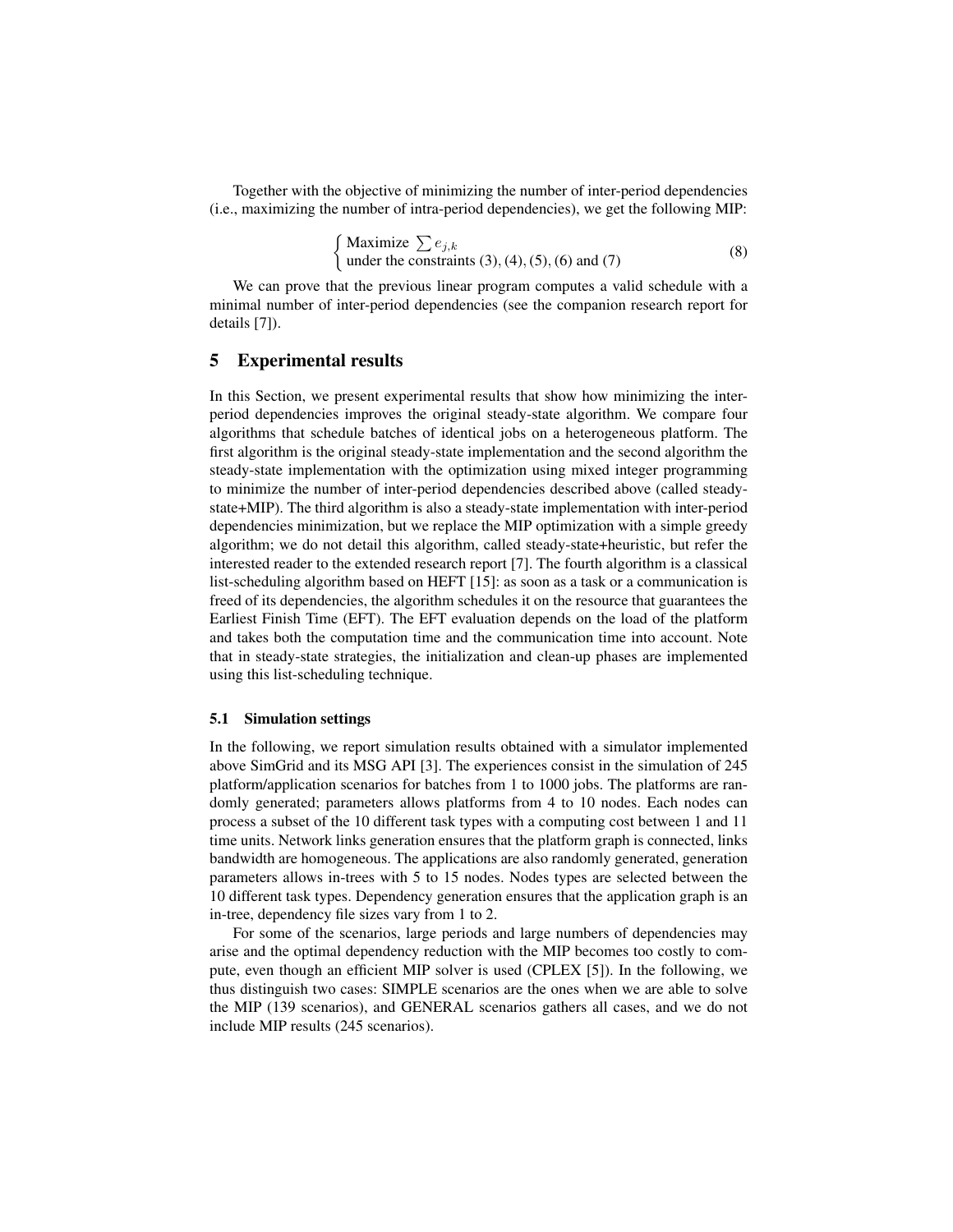### 5.2 Number of inter-period dependencies

In the simulations, we count the number of inter-period dependencies that the different strategies (MIP or heuristic) are able to transform into intra-period dependencies. When we are able to solve the MIP, it suppresses 39% of the inter-period dependencies, whereas the heuristic is able to suppress only 29% to 30% of them  $(29\%$  in all cases, and 30% in SIMPLE cases). This shows that both the MIP and the heuristic strategies achieve a good performance for our metric. As we have outlined in the introduction, this does not necessarily result into an improvement for the global behavior of the schedule. Thus, we also compare the performance of these strategies on other metrics, namely the obtained throughput and the number of running instances.

#### 5.3 Scheduling efficiency

Figure 3(a) shows the performance of the four scheduling algorithms on a given scenario. The efficiency, that is the ratio of the optimal throughput, obtained by each algorithm is given for different batch sizes. The list-scheduling heuristic has a constant behavior, as soon as the size of the batch exceeds a few tens, whereas the performance of the steady-state strategies evolves with this size: the more jobs to schedule, the more efficient these strategies. With a very large size of batch, these strategies would all reach an efficiency of 100%, i.e., they would give the optimal steady-state throughput. In this study, we focus on batches with medium size. On this particular example, all steadystate strategies achieve 90% of the optimal throughput as soon as there are 300 jobs to schedule.



Figure 3. Examples of results for efficiency and number of running instances.

Figures 4(a) and 4(b) display the proportion of scenarios where the algorithms reach 90% of the optimal throughput, depending on the size of the batch, both in the SIMPLE and GENERAL cases. We notice that the list-scheduling algorithm behavior does not depend on the batch size, and reaches a good performance (90% of the optimal throughput) only for 43% of the cases (in general). On the contrary, steady-state strategies give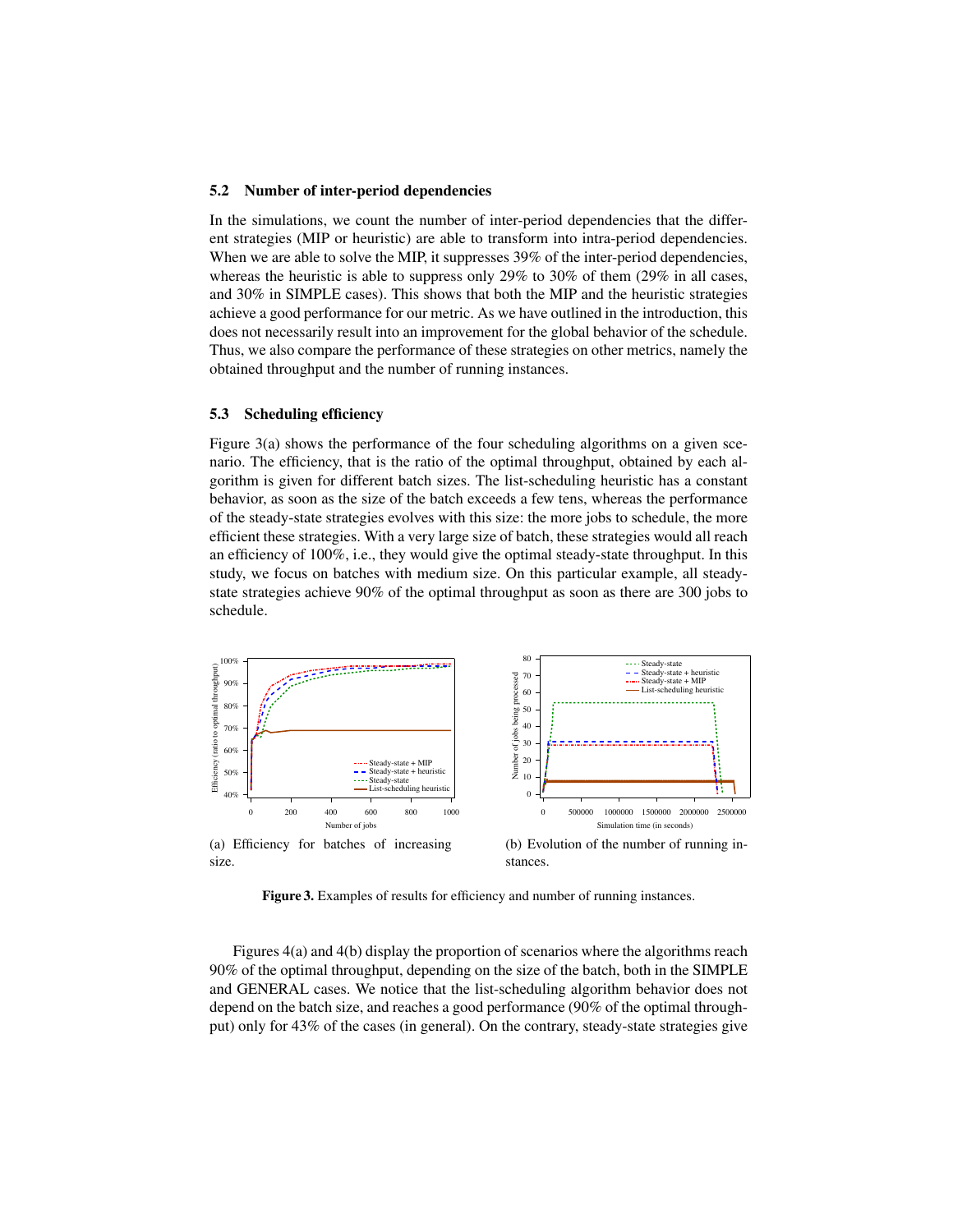much better performance, reaching a good throughput in 60% of the cases for batches with more than 400 jobs. Here, we are interested in comparing the performance of the different steady-state strategies. We notice that the performance of steady-state+MIP and steady-state+heuristic is better than steady-state: for medium-size batches, the number of jobs needed to get a good performance is smaller than in the original steadystate algorithm. This gap is noticeable even if it is not very large. In the SIMPLE case, (Figure  $4(a)$ ), we are able to compare steady-state+MIP with steady-state+heuristic: although the MIP strategy always gives better results, the heuristic performs very well, and the gap between both strategies is not always noticeable.



Figure 4. Cumulated efficiency

#### 5.4 Number of running instances

Figures 3(b) presents the evolution of the number of running job instances on a given platform/application scenario. At a given time  $t$ , a running instance is a job which has been started (some tasks have been processed), but is not terminated at time  $t$ . Thus, temporary data for this instance have to be stored in some buffers of the platform. This figure illustrates the typical behavior of the steady-state algorithms. During the initialization phase, the number of job instances grows: instances are started to prepare the next phase. During the steady-state phase, the number of job instances is roughly constant. Finally, in the termination phase, remaining instances are processed and the number of running instances drops to zero.

One of the drawbacks of steady-state scheduling presented in Section 2.3 is illustrated here: compared to another approach like list-scheduling, it induces a large number of running instances (on this example, 54 instead of 8). This example also shows that reducing the number of inter-period dependencies reduces the number of running instances for steady-state scheduling: with the MIP optimization, we get a maximum of 29 running instances, and 31 with the heuristic. We compared the maximum number of running instances in steady-state for the optimized versions (MIP and heuristic) and the original one: on average, steady-state+MIP induces a decrease of 35% and steady-state+heuristic reaches a decrease between 22% and 26% (respectively in the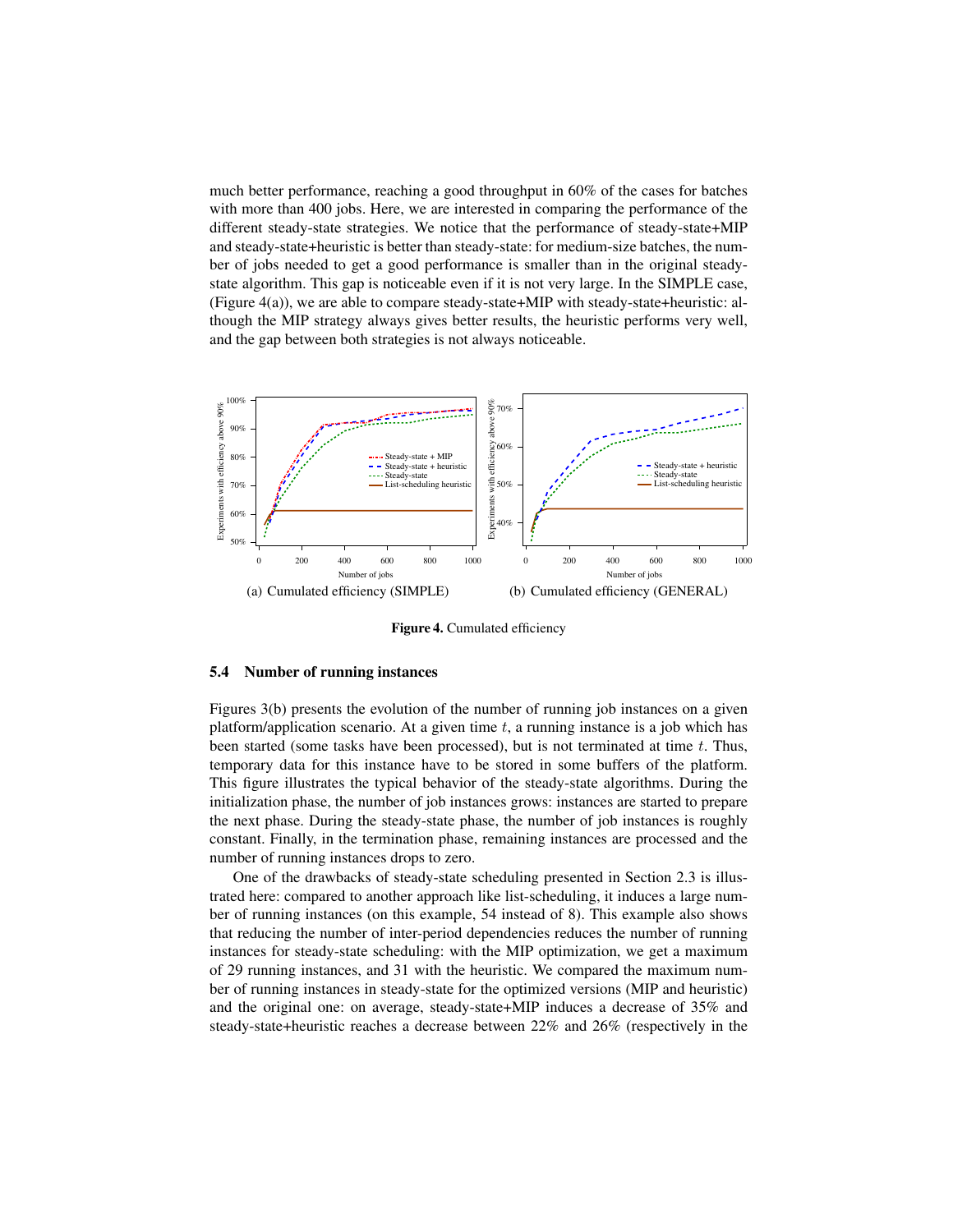GENERAL and SIMPLE cases). Thus, our optimization makes steady-state scheduling more practical as it reduces the size of the required buffers.

### 5.5 Running time of the scheduling algorithms

Figures 5(a) and 5(b) present the average time needed to compute the schedule of a batch depending on its size, in the SIMPLE and GENERAL cases. We first notice that the list-scheduling heuristic is extremely costly when the size of the batch is above a few hundreds. Its supra-linear behavior is due to the complexity of finding a ready task to schedule in a number of considered tasks that grows linearly in the size of the batch.

In the SIMPLE cases, the time needed to optimally solve the inter-period dependency minimization using the MIP is negligible, and the time needed to compute the periodic schedule is always below 2 seconds for all strategies. In the GENERAL cases, the period of the schedule is larger, and it induces more computation: initialization and termination phases are longer (and may increase with the size of the batch), thus the computation of their schedule takes some time. The optimization of the steady-state phase by the heuristic is also time-consuming. Anyway, the computation of the schedule with steady-state approaches never exceeds 20 seconds.



Figure 5. Scheduling time in seconds

## 6 Conclusion

In this study, we have presented an adaptation of steady-state scheduling techniques for scheduling batches of task graphs in practical conditions, that is when the size of the batch is limited. The optimization we propose consists in a better usage of the period of the steady-state schedule. Instead of directly targeting the minimization of the makespan, we choose to reduce the number of inter-period dependencies. This problem is NP-complete, which justifies a solution based on Mixed Integer Programming. Our simulations show that this objective was relevant: when decreasing the number of inter-period dependencies, the throughput of the solution on medium-size batches is improved. Furthermore, the obtained solution requires less buffer space, since fewer instances are processed simultaneously, making the schedule even more practical. In